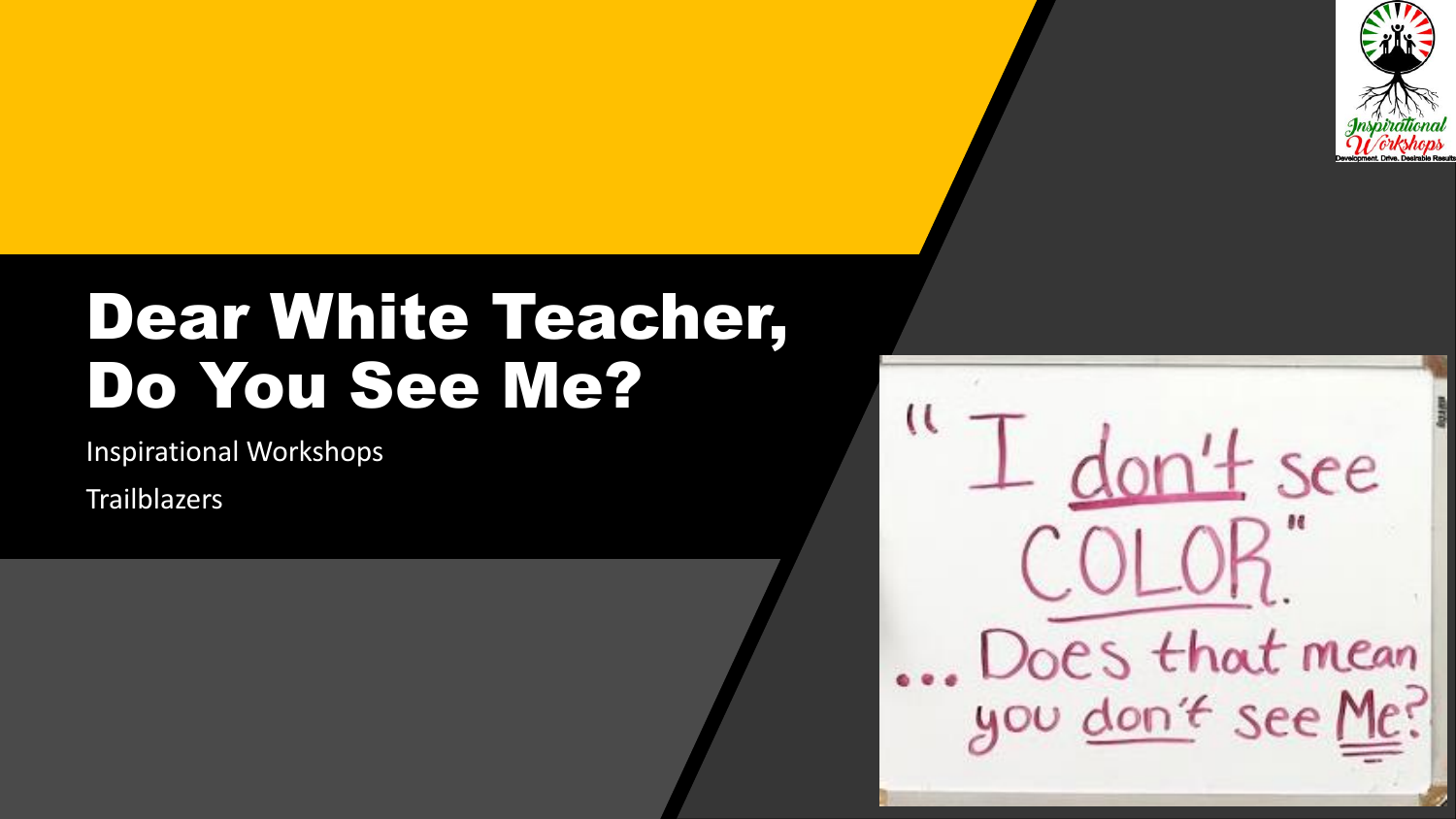





Sharae Miller **Trailblazer** Rising GHS 9th Grader

Theresa Hardy Founder of Inspirational Workshops

Sona Fatty **Trailblazer** Rising FHS 9th Grader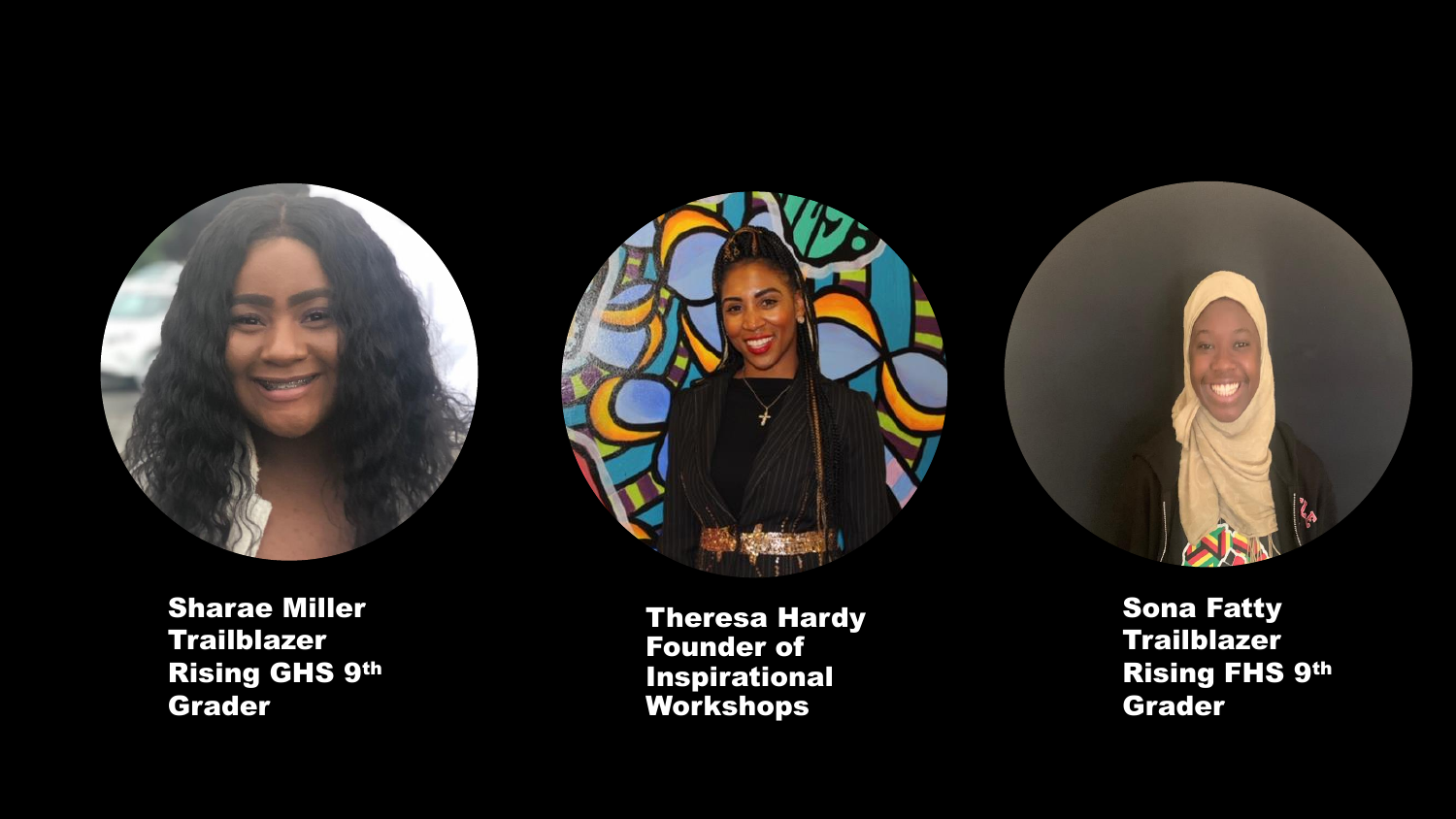## Today's Objectives

| <b>Explore</b>                     | • Explore the different ways we see our<br>youth of color                                               |
|------------------------------------|---------------------------------------------------------------------------------------------------------|
| Identify                           | • Identify methods for providing students of<br>color with a healthy and vibrant learning<br>experience |
| <b>Identify and</b><br>acknowledge | • Identify and acknowledge harmful<br>practices towards our youth of color                              |
| <b>Confront and</b><br>acknowledge | • Confront and acknowledge our implicit<br>biases                                                       |
| Learn                              | • Learn best practices for implementing<br><b>Culturally Responsive Curriculum</b>                      |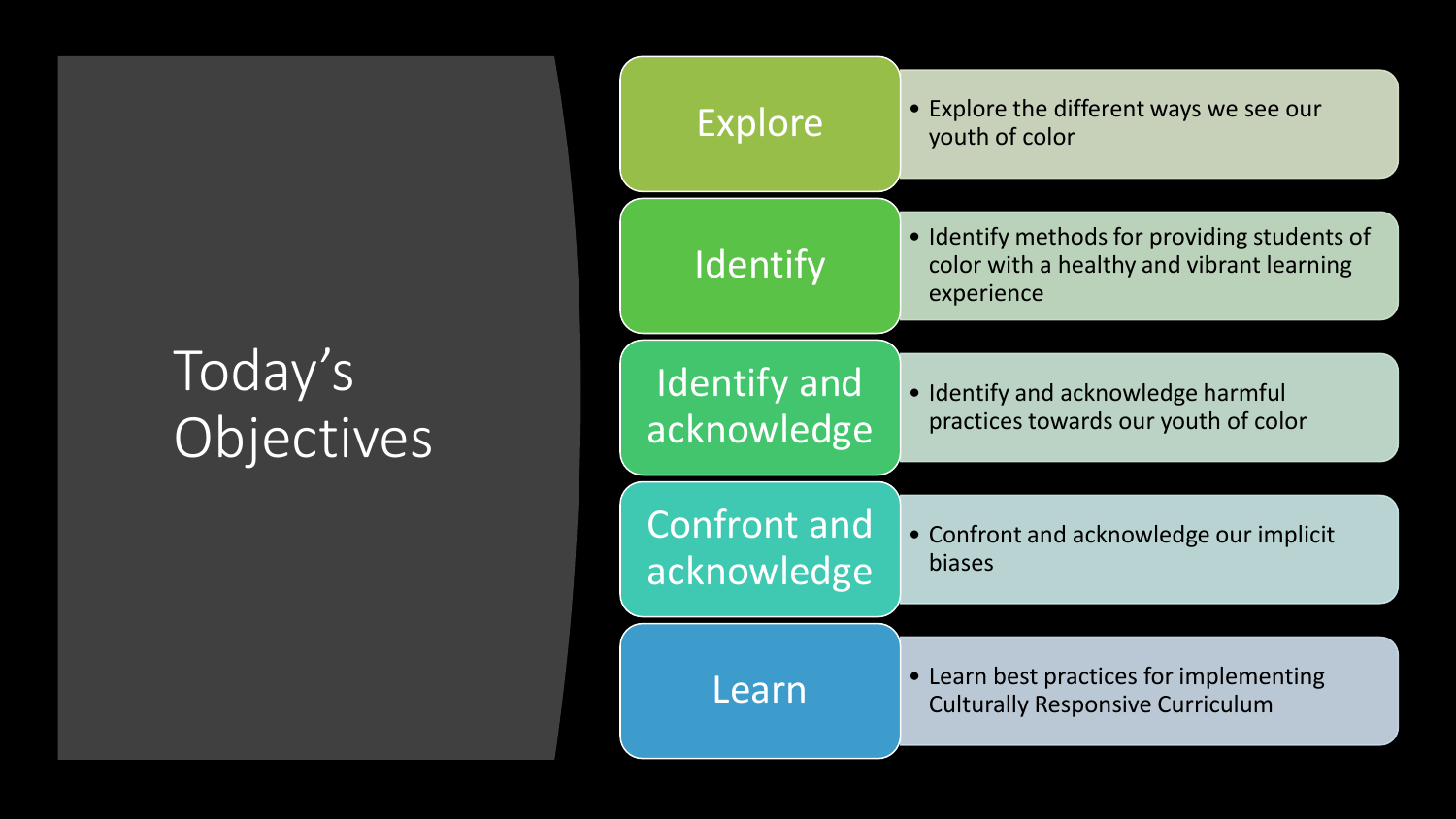## What are your thoughts and feelings?

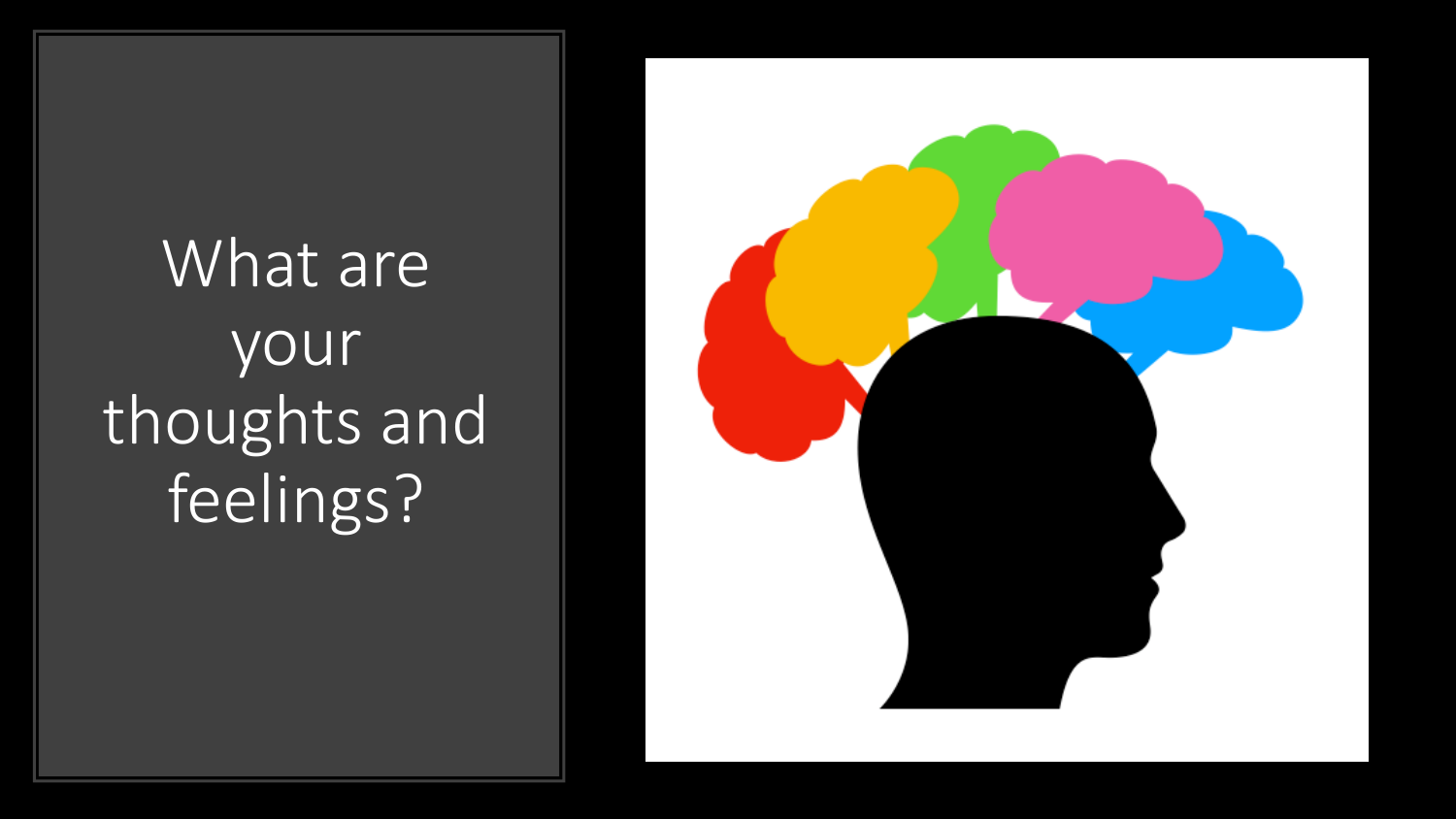

# What is Implicit Bias?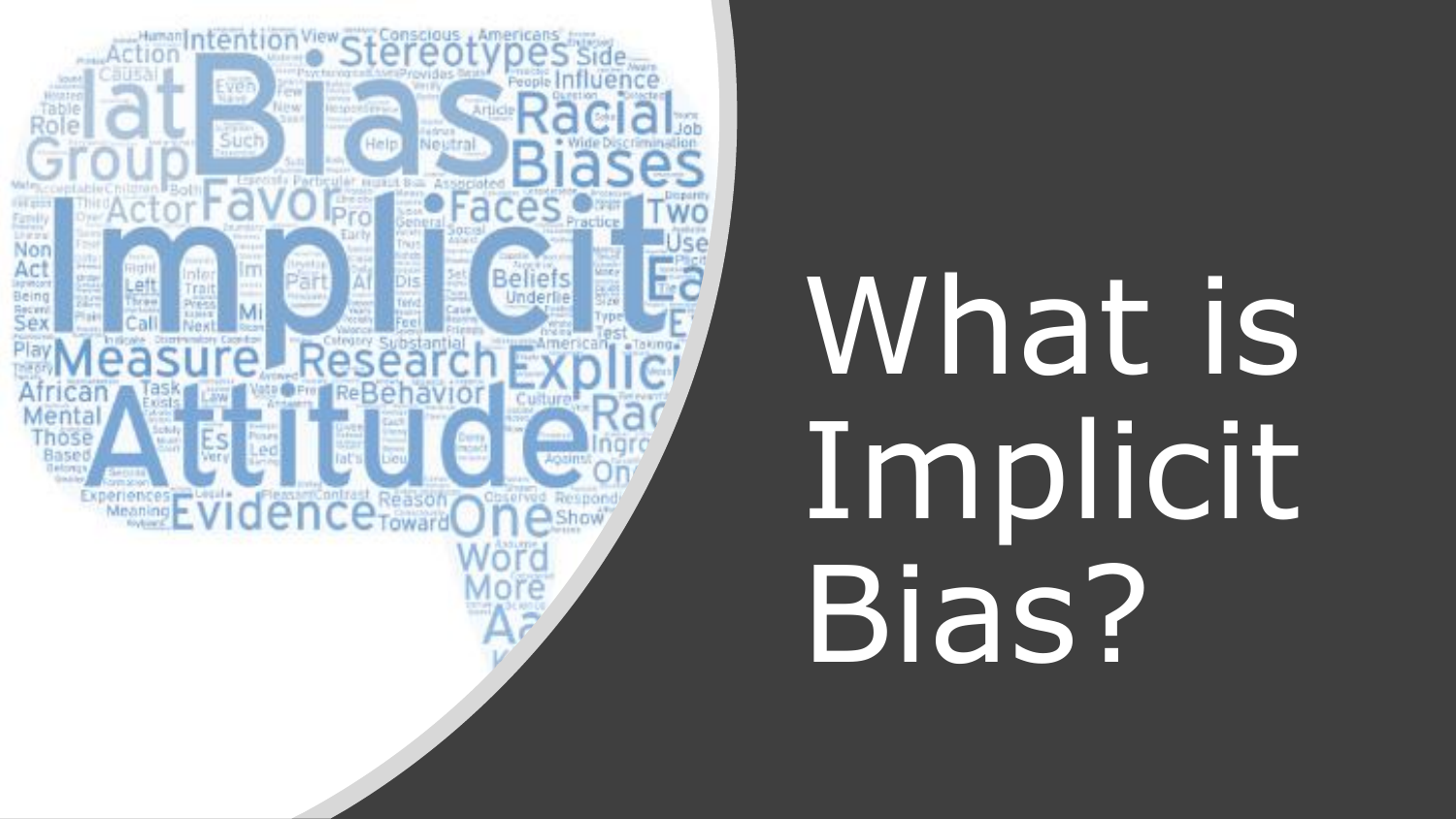

## Implicit Bias

IMPLICIT BIAS IS HAVING A CERTAIN VERSION OF A CERTAIN TYPE OF PEOPLE. THIS MAY CAUSE ATTITUDES TOWARDS A PERSON YOU MAY **HAVE** ASSUMPTIONS OR **STEREOTYPES** ABOUT.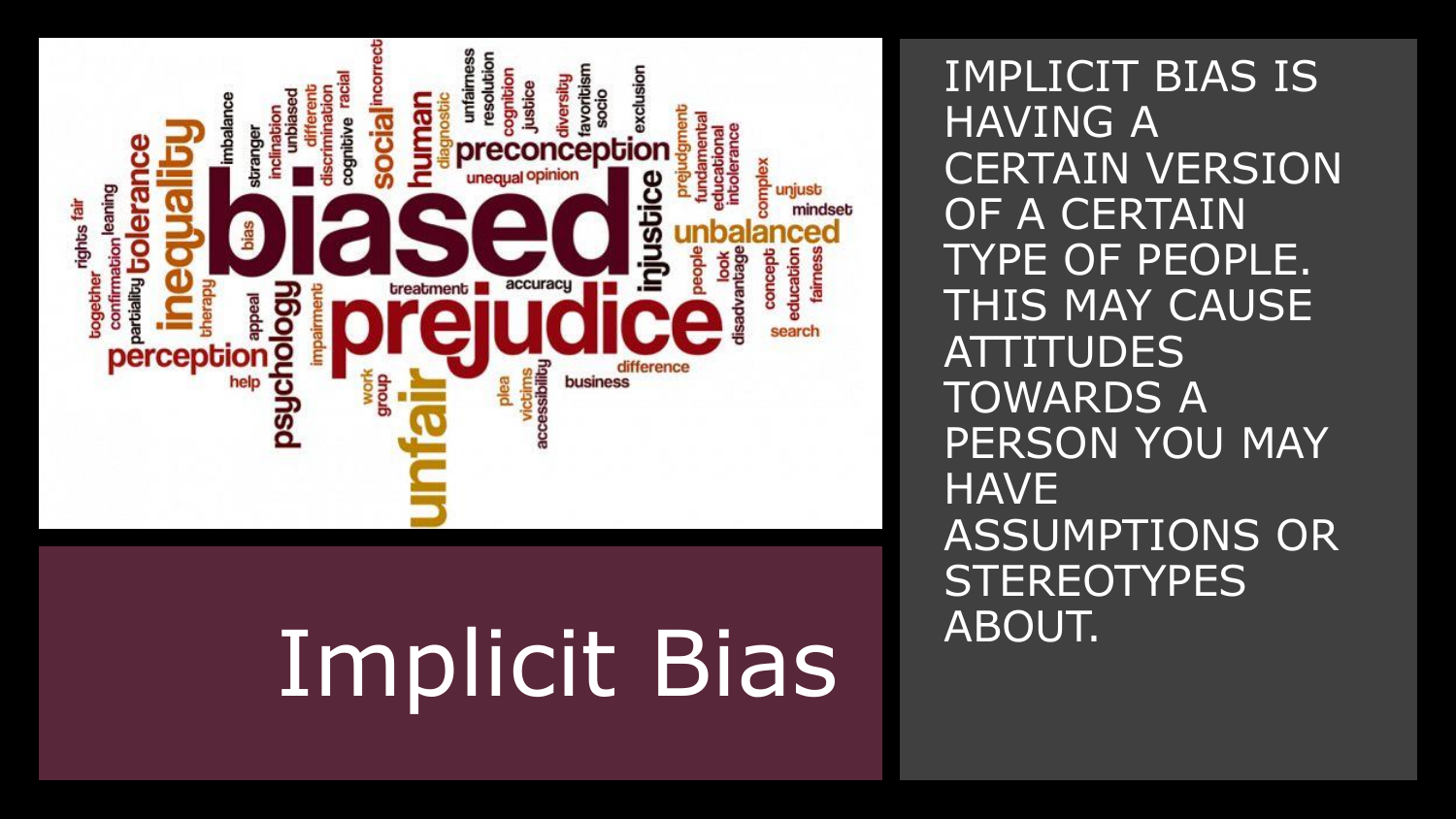## Our Implicit Bias- Why People Have Them?

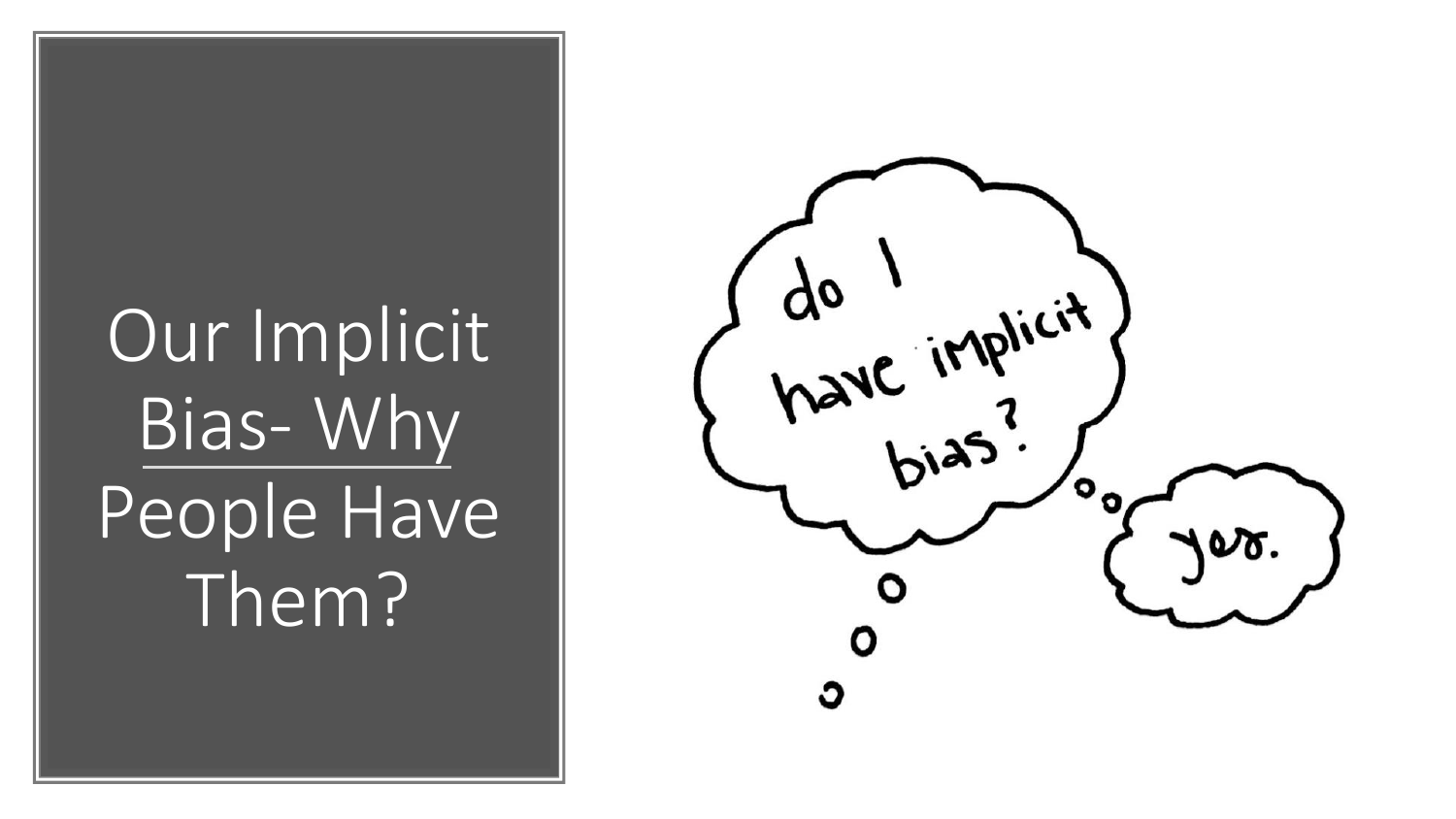Please share your implicit bias w/a partner and share out!

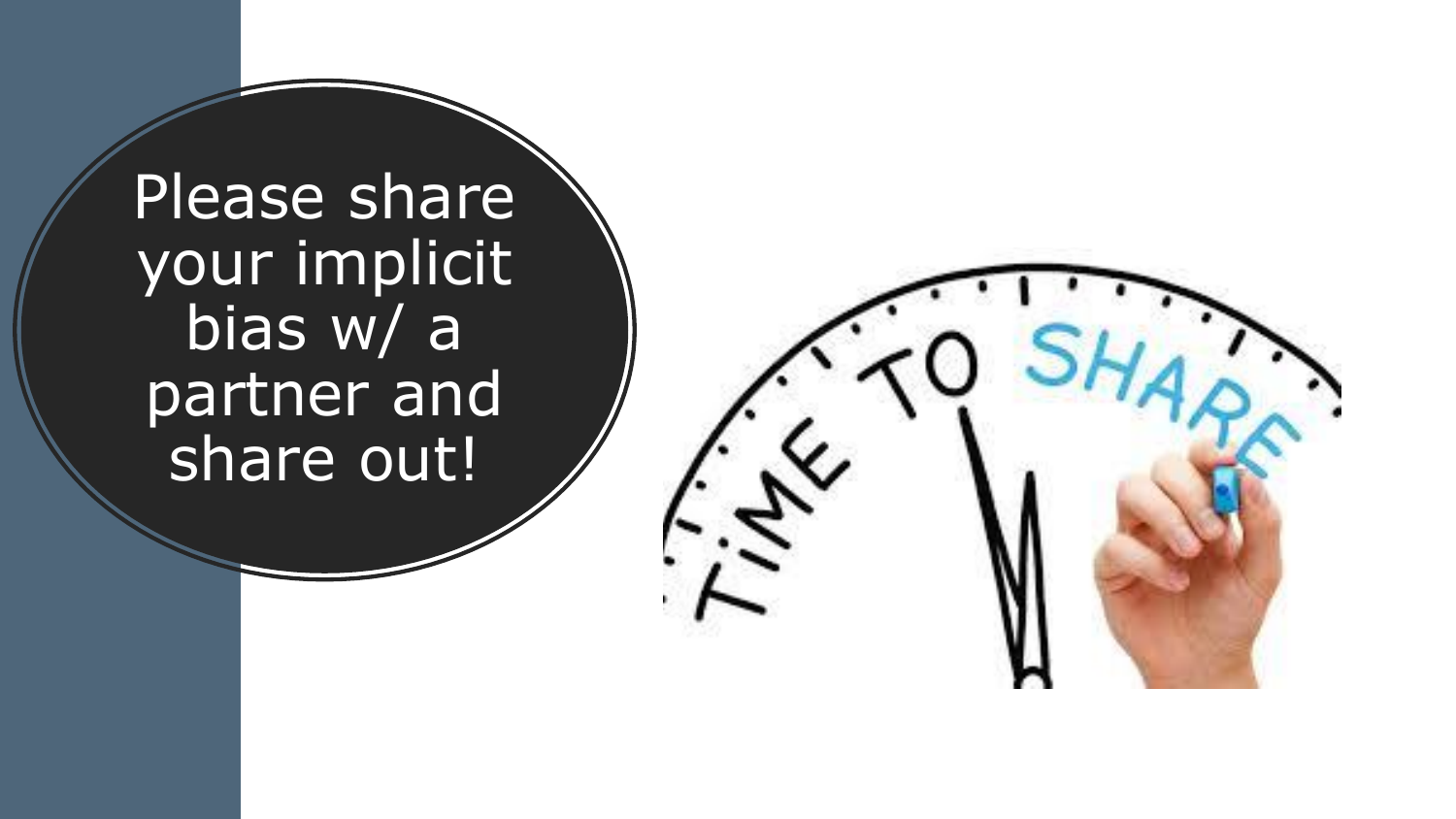## The Negative Impacts & Harsh Realities

- Teachers may have low academic standards for students of color
- Students of color may experience disproportionate suspension and expulsion
- Students may not be placed in gifted or talented programs
- Grades may be influenced by a teacher's bias towards students of color

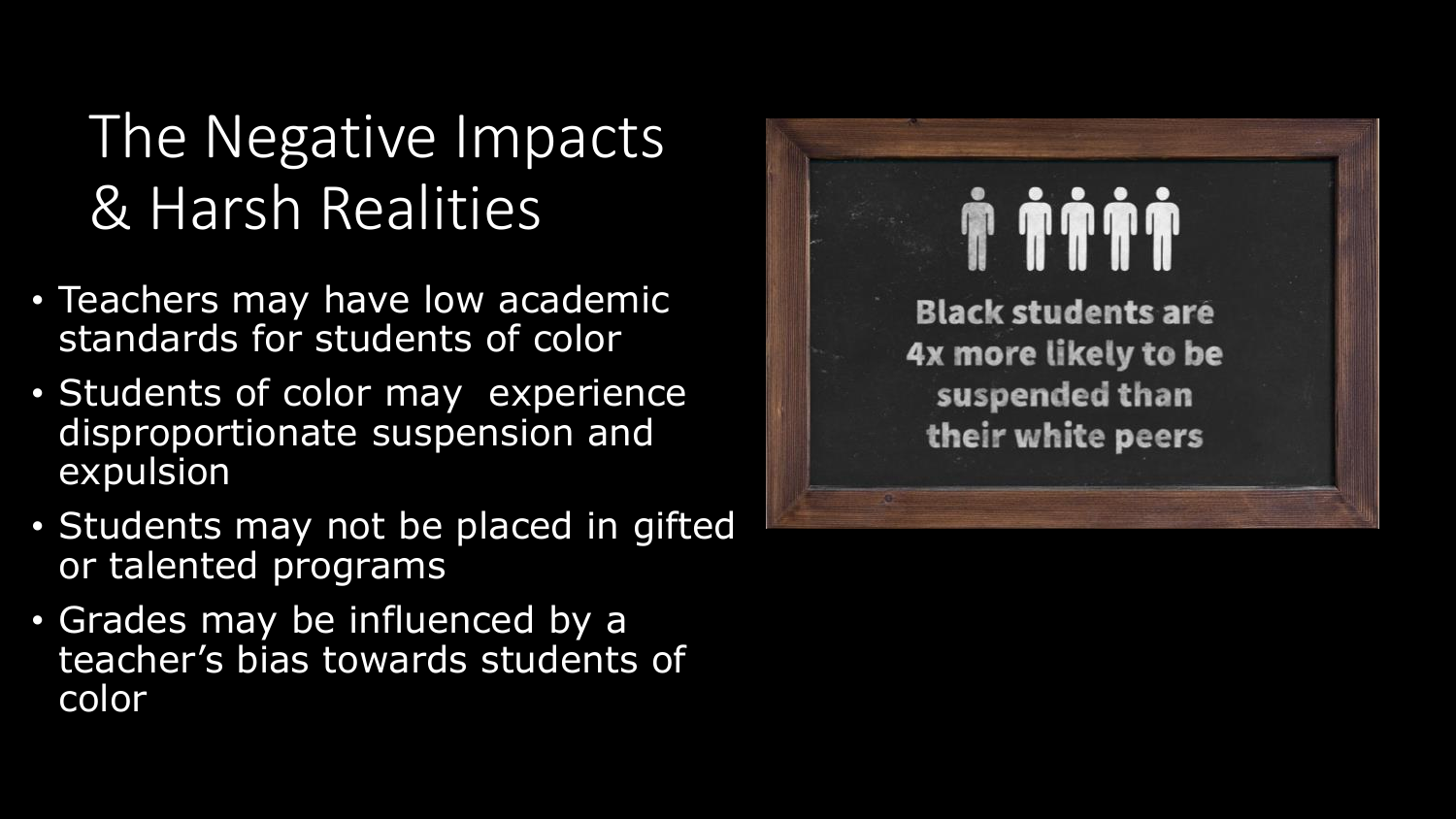## Overcoming Implicit Bias in Education-Solutions

| <b>Be</b>       | Be aware of your biases to avoid treating students differently           |
|-----------------|--------------------------------------------------------------------------|
| Study and teach | Study and teach peers/colleagues about implicit bias                     |
| Pay             | Pay attention to people/teachers who try to close the<br>achievement gap |
| <b>Tune</b>     | Tune into implicit bias in your school                                   |
| Stop            | Stop buying into the single story                                        |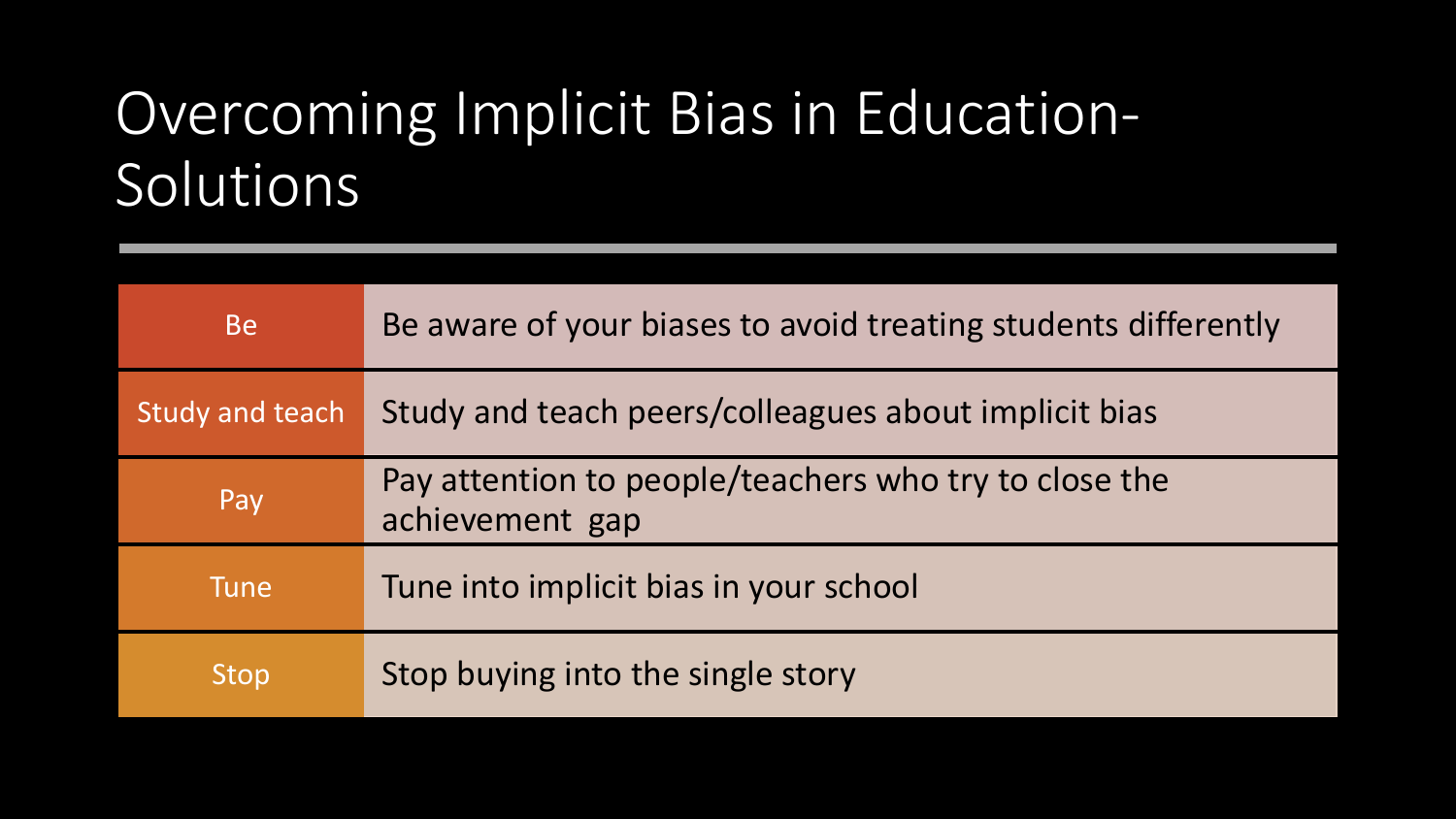## Resources! Contributing to the change!

Get to know your students- especially the students who you consider to have problematic behavior

LISTEN TO YOUR STUDENTS, PAY ATTENTION, GIVE THEM PLATFORMS TO TELL THEIR STORY

Movie Suggestion- Freedom Writers

Book Suggestion- The Blindspot: Hidden Biases of Good People: by Anthony Greenwald and Mahzarin Banaji

Take the IAT

Watch the TED Talk: The Danger of a Single Story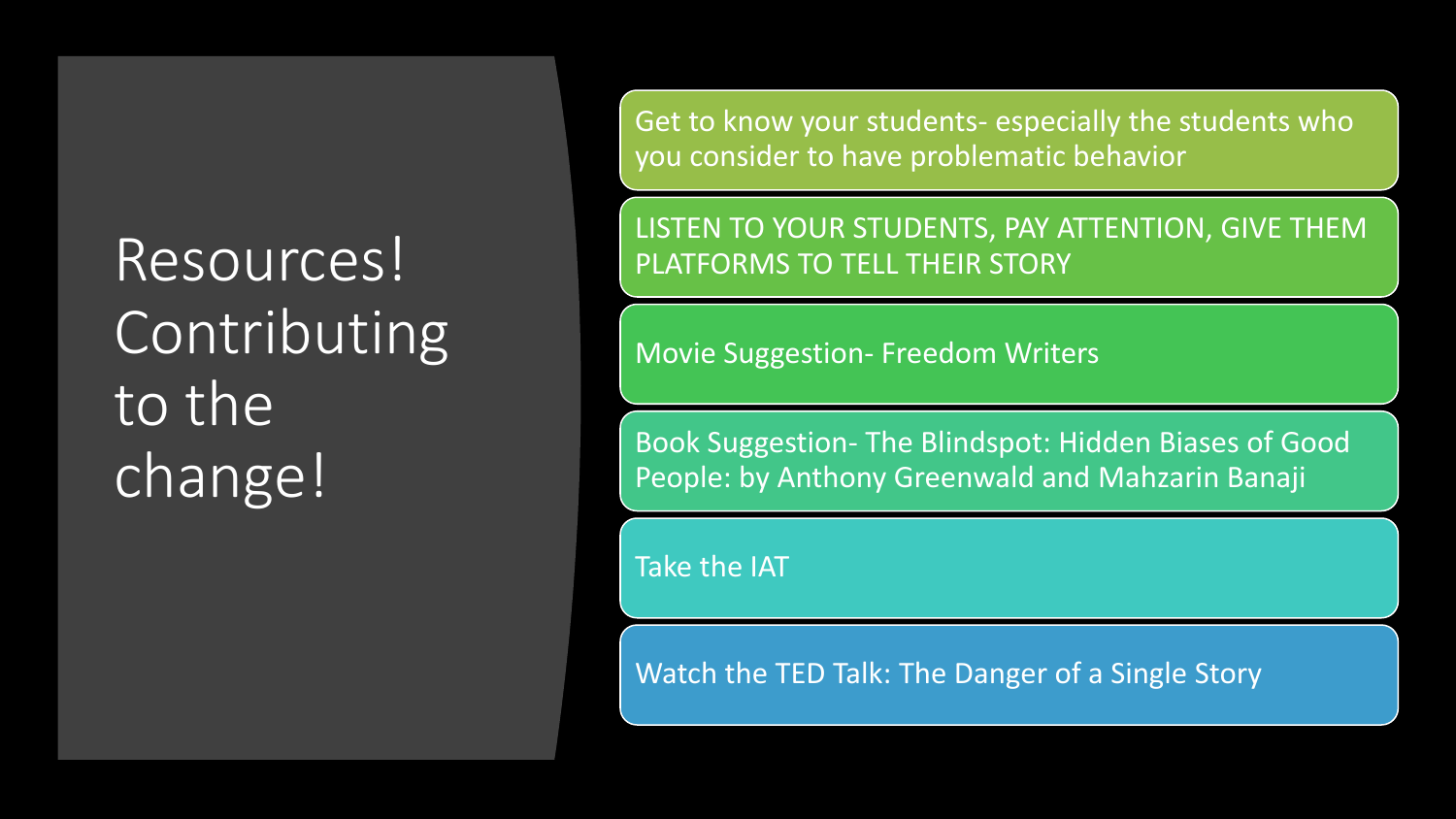#### Racial **Microaggressions**

Racial microaggressions are brief and commonplace daily verbal, behavioral, or environmental indignities, whether intentional or unintentional, that communicate hostile, derogatory, or negative racial slights and insults toward people of color - Derald Wing Sue

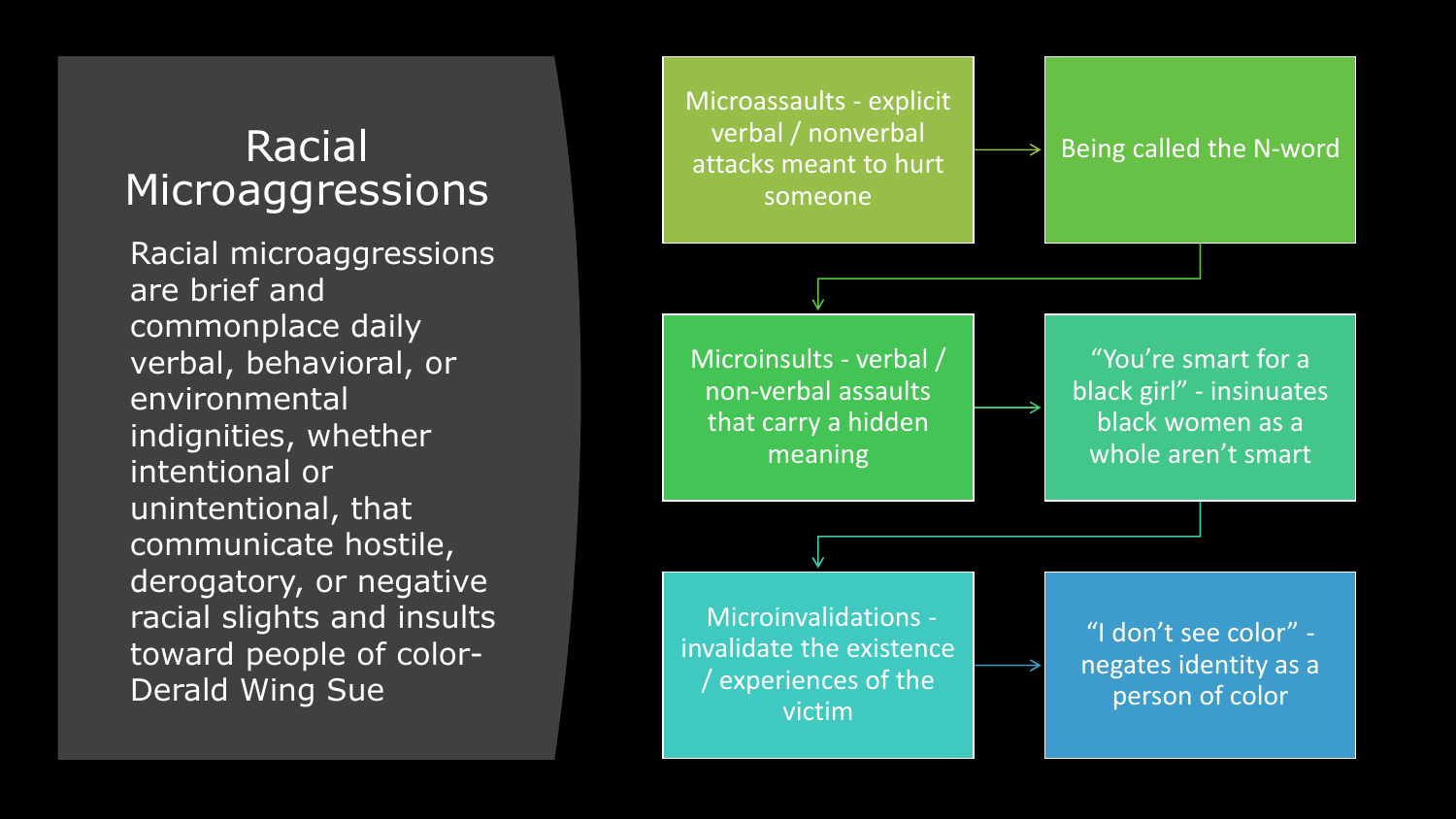### Harsh Realities of Microaggressions<sup>1</sup>

#### Self- doubt and low self-esteem

It can cause conflicts (leading students to become disrespectful)

#### Students feeling invalidated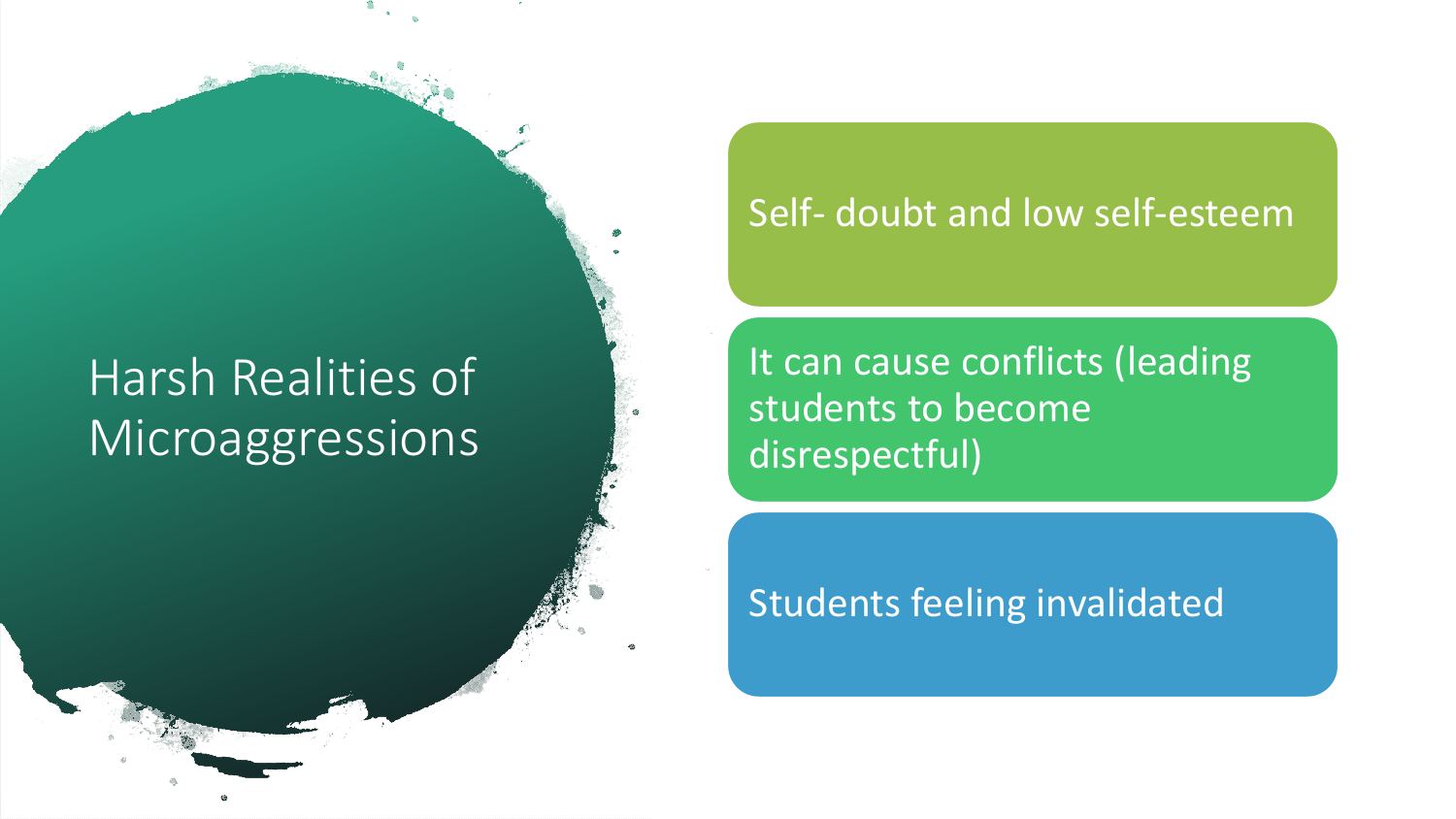## How we move forward…..

- Be aware of microaggressions and acknowledge that they hurt people
- People of color finding ways to deal with microaggressions
- Increase the awareness and sensitivity of Whites to microaggressions so that they accept responsibility for their behaviors and for changing them

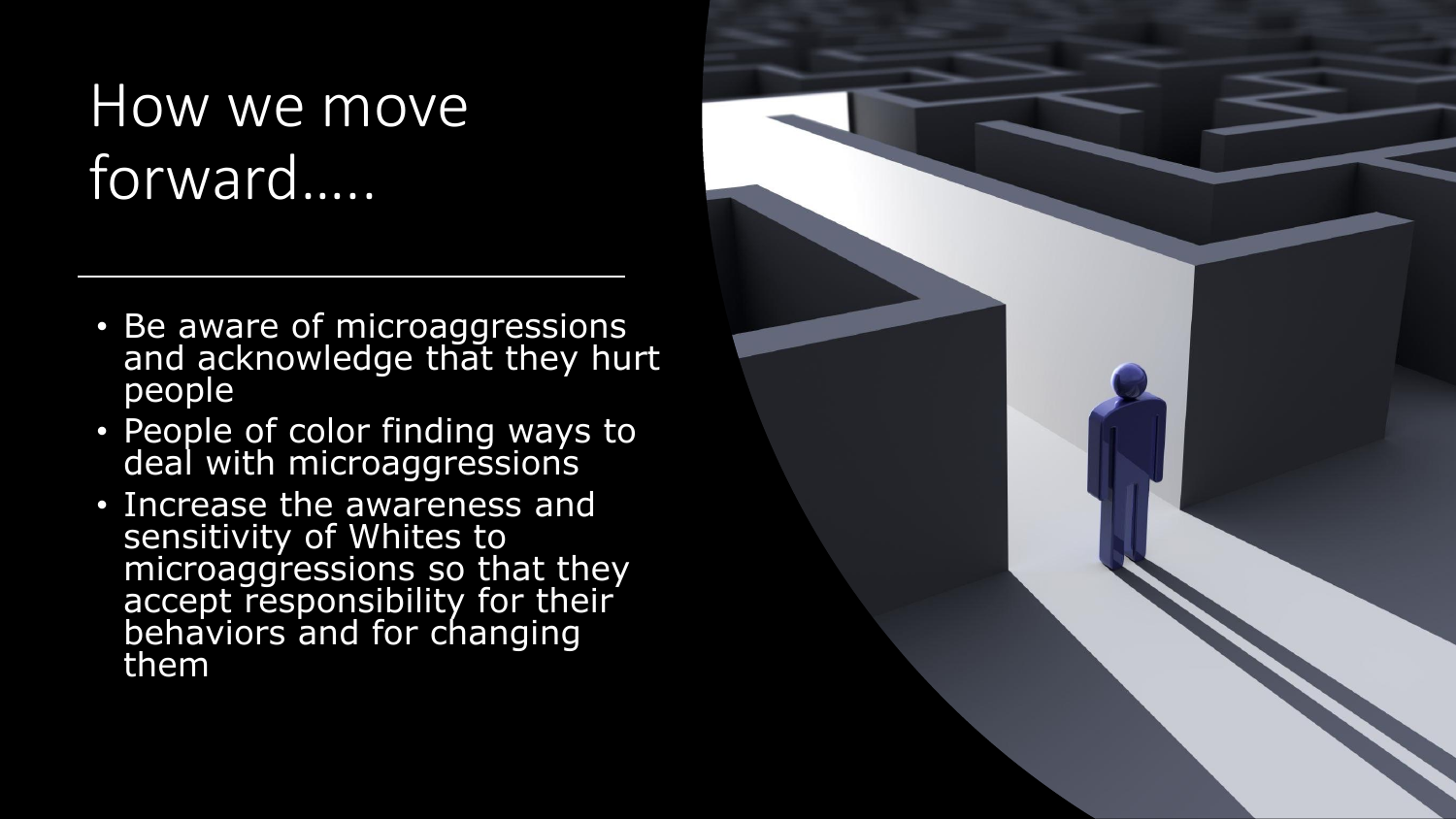### **Culturally** Responsive Curriculum

"Culturally responsive teaching can be defined as using cultural knowledge, prior experiences, frames of reference, and performance styles of ethnically diverse students to make learning encounters more relevant and effective for them. It teaches to and *through* the strengths of these students. Culturally responsive teaching is the behavioral expression of knowledge, beliefs, and values that recognize the importance of racial and cultural diversity in learning."- Geneva Gay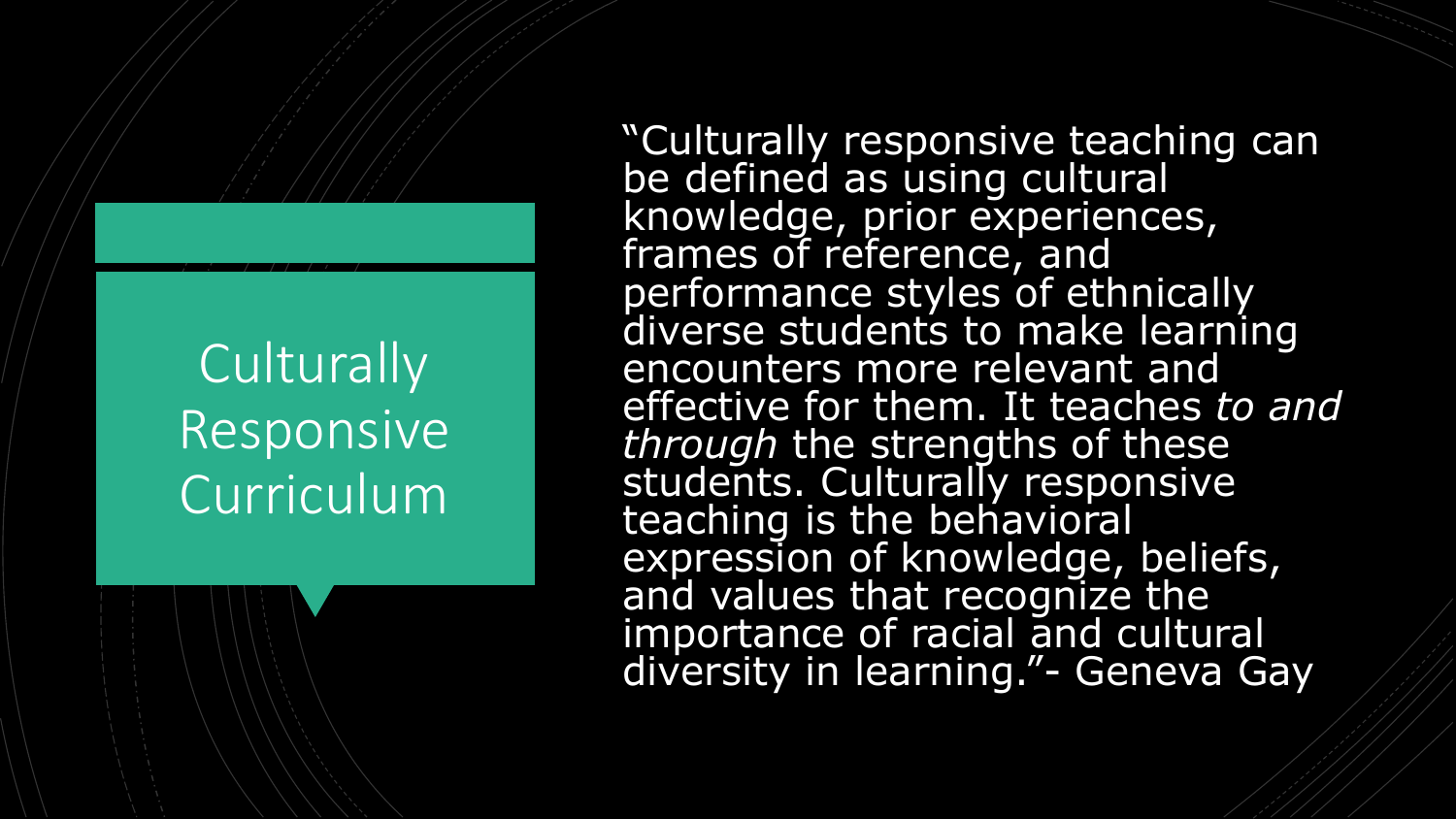#### The Importance of Culturally Responsive Curriculum (CRC)

Learning about our leaders

Kings and Queens

Self-Love

Increasing Knowledge beyond slavery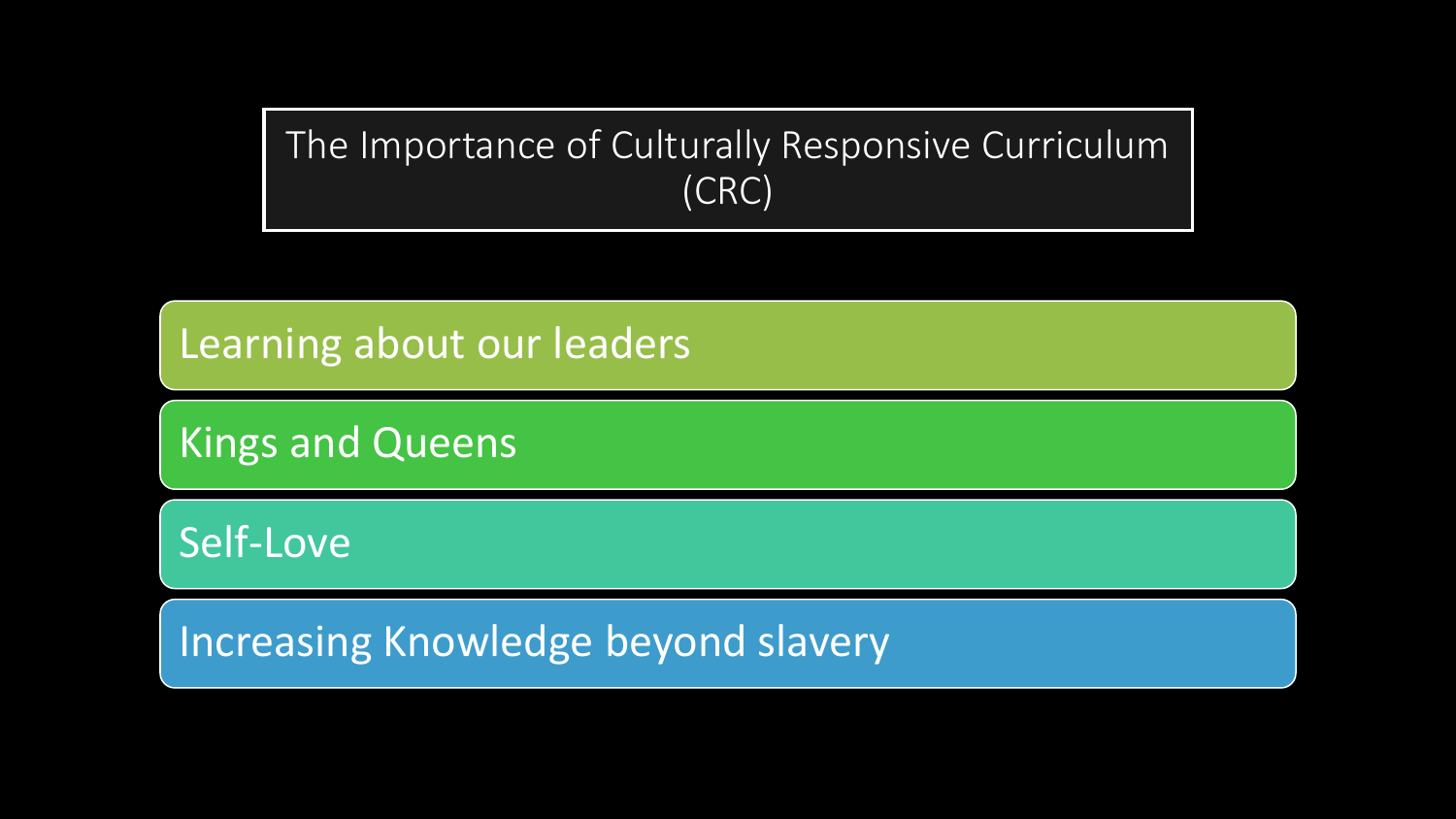Negative Impacts of Not Teaching CRC

Students of color perpetuate negative narratives

Students become disengaged in classrooms

Students empowerment is diminished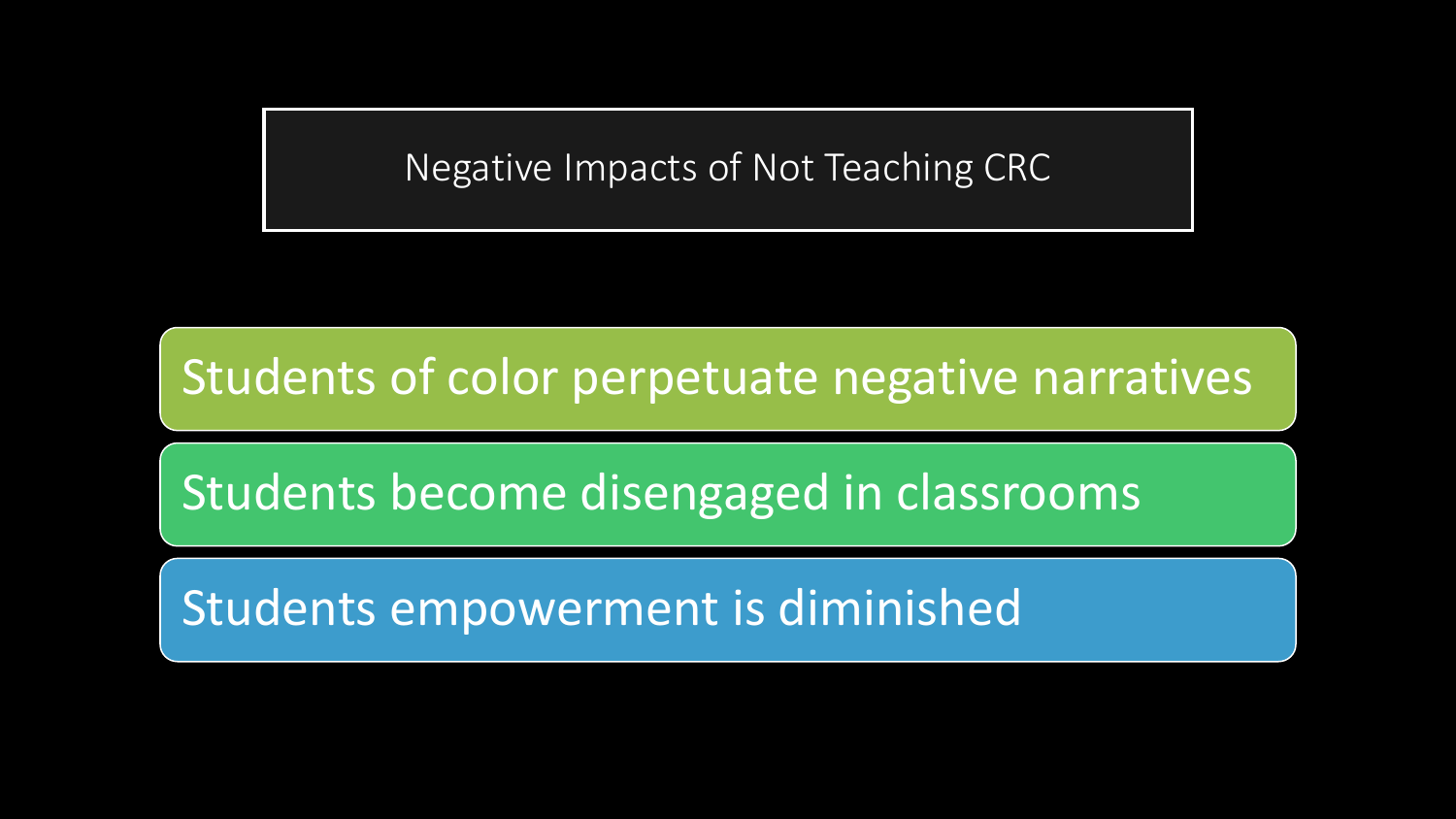## CRC in the classroom

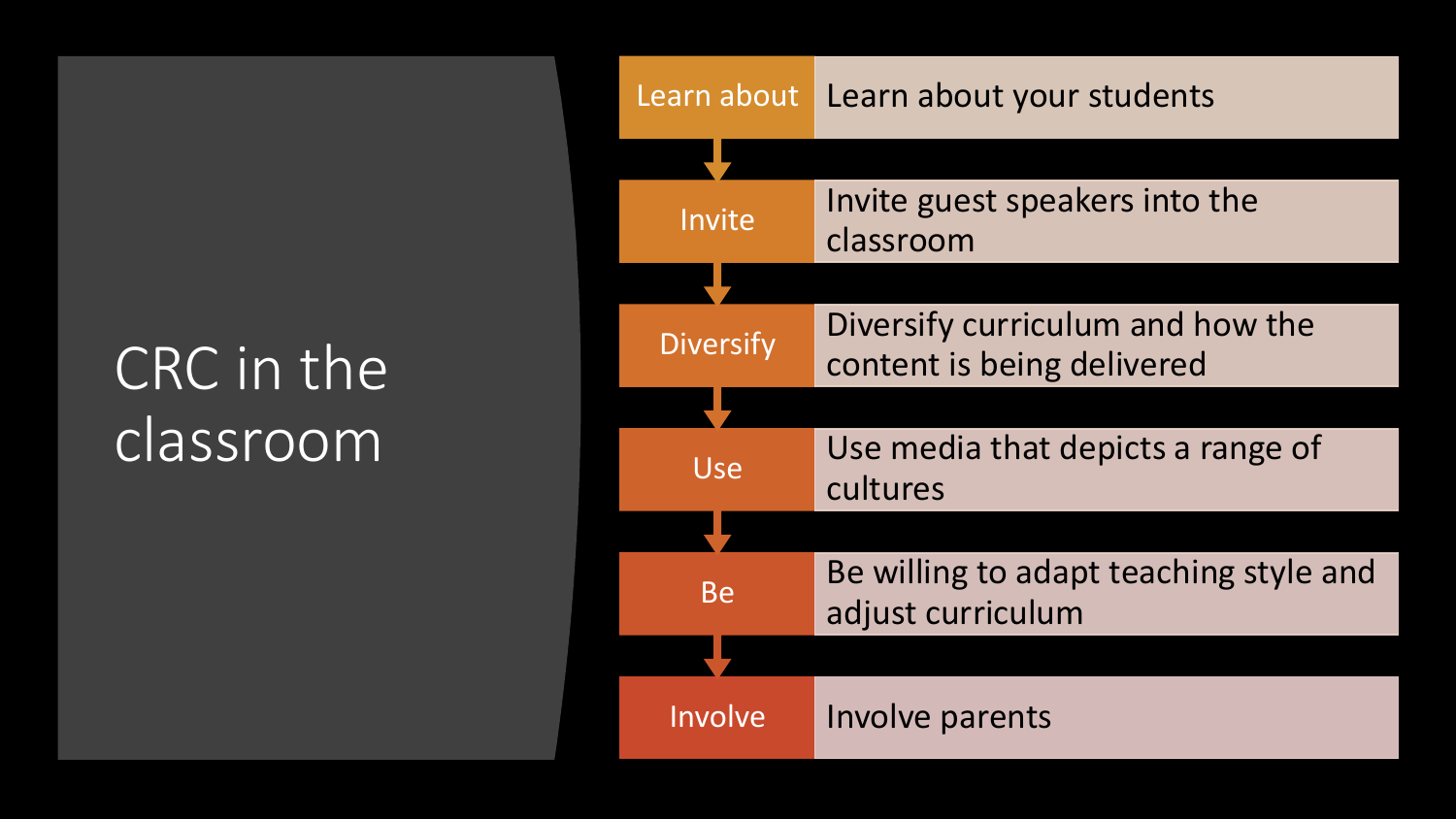The Action Plan

➢Overcoming Implicit Bias ➢Increasing awareness about microaggressions ➢Implementing CRC

| <b>SMARTER GOALS</b> |
|----------------------|
| <b>Specific</b>      |
| Meaningful           |
| Achievable           |
| Relevant             |
| Time-bound           |
| <b>Evaluate</b>      |
| Readjust             |